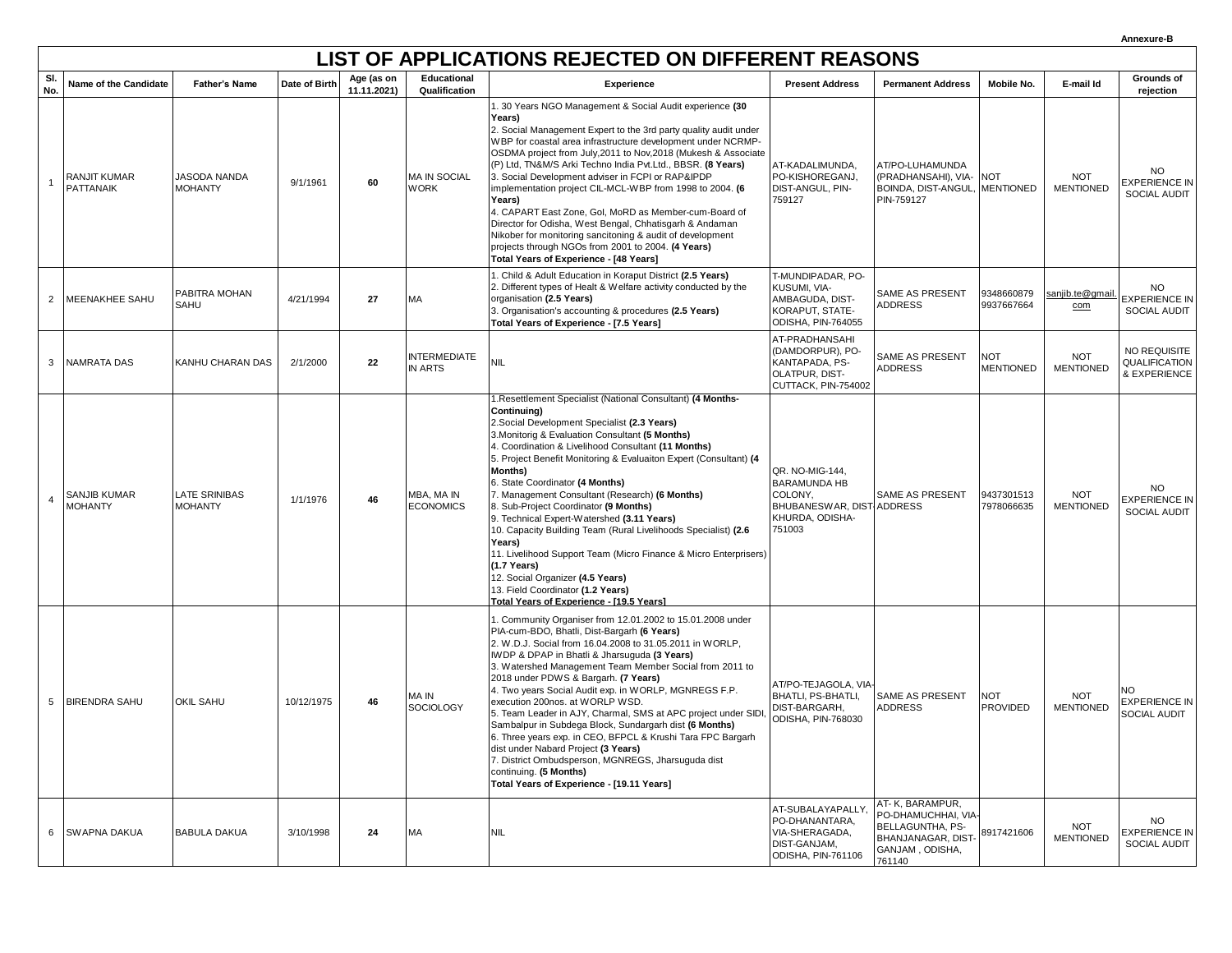|                | LIST OF APPLICATIONS REJECTED ON DIFFERENT REASONS |                                     |               |                           |                                       |                                                                                                                                                                                                                                                                                                                                                                                                                                                                                                                      |                                                                                                                                                                  |                                                                                                             |                                |                                                                           |                                                    |  |
|----------------|----------------------------------------------------|-------------------------------------|---------------|---------------------------|---------------------------------------|----------------------------------------------------------------------------------------------------------------------------------------------------------------------------------------------------------------------------------------------------------------------------------------------------------------------------------------------------------------------------------------------------------------------------------------------------------------------------------------------------------------------|------------------------------------------------------------------------------------------------------------------------------------------------------------------|-------------------------------------------------------------------------------------------------------------|--------------------------------|---------------------------------------------------------------------------|----------------------------------------------------|--|
| SI.<br>No.     | Name of the Candidate                              | <b>Father's Name</b>                | Date of Birth | Age (as on<br>11.11.2021) | <b>Educational</b><br>Qualification   | Experience                                                                                                                                                                                                                                                                                                                                                                                                                                                                                                           | <b>Present Address</b>                                                                                                                                           | <b>Permanent Address</b>                                                                                    | Mobile No.                     | E-mail Id                                                                 | Grounds of<br>rejection                            |  |
| $\overline{7}$ | MOHAMMED IMRAN<br>AHMED                            | SK. AHMED MUKHTAR                   | 3/15/1994     | 28                        | <b>MSC IN ITM</b>                     | 1. Worked as an employee in Vodafone Mini Store, handled list of<br>the materials of the store and filling forms. (1 Year)<br>2. Worked as a field investigator for time use survey project in<br>NSSO, Cuttack and also doing Data Entry work for report submit<br>(1 Year)<br>3. Worked as a Data Entry Operator handled all employees<br>information & salary list. All details related to oil selling per day<br>changing price rate in Indian Oil Petrol pump (1 Year)<br>Total Years of Experience - [3 Years] | AT-JAGANNATHPUR,<br>PO-KOOD, PS-<br>SALEPUR, DIST-<br>CUTTACK, ODISHA,<br>PIN-754221                                                                             | <b>SAME AS PRESENT</b><br><b>ADDRESS</b>                                                                    | <b>NOT</b><br><b>MENTIONED</b> | <b>NOT</b><br><b>MENTIONED</b>                                            | NO.<br><b>EXPERIENCE IN</b><br>SOCIAL AUDIT        |  |
| 8              | <b>ANKITA LENKA</b>                                | ASHOK KUMAR<br>LENKA                | 5/31/1998     | 23                        | MA IN<br><b>ECONOMICS</b>             | 1. Office Assistant (LAVS) works to maintain and update data,<br>reviewing of account data and other official work, field<br>investigation, collection of data (2 Years)<br>Total Years of Experience - [2 Years]                                                                                                                                                                                                                                                                                                    | AT-BLOCK CHHAKA,<br><b>NAUSIRA, PO-TIRTOI</b><br>DIST-<br>JAGATSINGHPUR,<br>ODISHA, PIN-754137                                                                   | SAME AS PRESENT<br><b>ADDRESS</b>                                                                           | <b>NOT</b><br><b>MENTIONED</b> | <b>NOT</b><br><b>MENTIONED</b>                                            | NO.<br>EXPERIENCE IN<br>SOCIAL AUDIT               |  |
| 9              | <b>GOPASHREE BOHIDAR</b>                           | RADHANATH<br><b>BOHIDAR</b>         | 12/3/1989     | 32                        | MA                                    | <b>NIL</b>                                                                                                                                                                                                                                                                                                                                                                                                                                                                                                           | AT/PO-<br>CHANDINICHOWK,<br><b>JAGANNATH TEMPLE</b><br>LANDMARK-BRAHMIN<br>SAHI, IN FROMNT OF<br>AVIRAM MATHHA,<br>DIST-CUTTACK,<br>STATE-ODISHA, PIN-<br>753002 | SAME AS PRESENT<br><b>ADDRESS</b>                                                                           | <b>NOT</b><br><b>MENTIONED</b> | <b>NOT</b><br><b>MENTIONED</b>                                            | NO<br><b>EXPERIENCE IN</b><br>SOCIAL AUDIT         |  |
|                | 10 RUPALI SENAPATI                                 | KHIROD SENAPATI                     | 4/24/1998     | 23                        | <b>BA</b>                             | <b>NIL</b>                                                                                                                                                                                                                                                                                                                                                                                                                                                                                                           | AT-DAMODARPUR<br>(PRADHANSAHI), PO-<br>KANTAPADA, PS-<br>OLATPUR, DIST-<br>CUTTACK, PIN-754002                                                                   | SAME AS PRESENT<br><b>ADDRESS</b>                                                                           | NOT<br>MENTIONED               | <b>NOT</b><br><b>MENTIONED</b>                                            | NO REQUISITE<br>QUALIFICATION<br>& EXPERIENCE      |  |
| 11             | <b>SANTOSH KUMAR</b><br><b>RANA</b>                | <b>BHIMSEN RANA</b>                 | 6/11/1988     | 33                        | <b>PGDFC</b>                          | 1. District Investment Promotional Agency (DIPA), Collector,<br>Office, Ganjam (4 Months & Continuing)<br>2. Centre of Execellence, OLM, Gopalpur, Ranpur Block,<br>Nayagarh (8 Month)<br>3. DFO-cum-DMU Chief, Ghu-Solar, Bhanjanagar, Ganjam (2.9<br>Years)<br>4. Sarva Sikhya Abhiyan, Khordha (5.10 Years)<br>5. The Roof, (A unit of Sarvadi Infrastructure Pvt.Ltd.) (1.2 Years)<br>Total Years of Experience - [2 Years]<br>Total Years of Experience - [10.9 Years]                                          | MAGALA NAGAR,<br>LANE-1. NEAR<br>INCOMETAX OFFICE,<br>AT/PO-KHURDA, DIST-<br>KHURDA, PIN-752055,<br><b>ODISHA</b>                                                | <b>SAME AS PRESENT</b><br><b>ADDRESS</b>                                                                    | 9937915695<br>8480704789       | <b>NOT</b><br><b>MENTIONED</b>                                            | NΟ<br>EXPERIENCE IN<br>SOCIAL AUDIT                |  |
|                | 12 NARESH KUMAR ROUT                               | MAGUNI CHANDRA<br><b>ROUT</b>       | 6/15/1996     | 25                        | MA IN SOCIAL<br><b>WORK</b>           | 1. Field Coordinator in Pragati Jubak Sangha(2 Years)<br>2. Programme & Documentation officer (1 Year)<br>3. District Coordinator (Continue)                                                                                                                                                                                                                                                                                                                                                                         | AR-BARAGADIA, PO-<br>PALIKIRI, VIA-<br>DHAMNAGAR,<br>DISTRICT-BHADRAK,<br>PIN-756117                                                                             | <b>SAME AS PRESENT</b><br><b>ADDRESS</b>                                                                    | 7809432969                     |                                                                           | NO.<br><b>EXPERIENCE IN</b><br><b>SOCIAL AUDIT</b> |  |
|                | 13 AKASH MAHAKUD                                   | <b>GOPINATH MAHAKUD</b>             | 10/14/2003    | 18                        | <b>INTERMEDIATE</b><br><b>SCIENCE</b> | NIL                                                                                                                                                                                                                                                                                                                                                                                                                                                                                                                  | AT-BHALIAPADAR, PO<br>MANAMUNDA, BLOCK-SAME AS PRESENT<br>KANTAMAL, DIST-<br><b>BOUDH, PIN-762016</b>                                                            | <b>ADDRESS</b>                                                                                              | <b>NOT</b><br><b>MENTIONED</b> |                                                                           | NO REQUISITE<br>QUALIFICATION<br>& EXPERIENCE      |  |
| 14             | <b>JOGESWAR NAIK</b>                               | <b>DASARTHI NAIK</b>                | 2/25/1980     | 42                        | MA IN SOCIAL<br><b>WORK</b>           | 1.District Programme Coordinator WCD & Mission Shakti, Govt. of<br>Odisha, Continuing (1 Year 8 Months)<br>2. Consultant- Assistant Audio logist-cum-Social Worker-cum-<br>Special Educator. (1 Year 7 Months)<br>3.Asst. Audiologist-cum-Social Worker(2 Years)<br>4. Project Manager (2 Years 11 Months)                                                                                                                                                                                                           | AT-DSWO SECTION.<br>ROOM NO-8.<br>COLLECTORATE,<br>JAJPUR, PIN-755001                                                                                            | AT/PO-NANDAPUR.<br>VIA-KARANJIA, PS-<br>BARIA, DIST-<br>KEONJHAR, PIN-<br>758044                            | 9437337369<br>7978916366       |                                                                           | NΟ<br><b>EXPERIENCE IN</b><br><b>SOCIAL AUDIT</b>  |  |
| 15             | SHYAMA GHANA<br><b>SETHY</b>                       | PURASTTAM SETHY                     | 3/10/1993     | 29                        | <b>MASTER IN ARTS</b>                 | Private School Teacher<br>$(5$ Year)                                                                                                                                                                                                                                                                                                                                                                                                                                                                                 | AT/PO-MALARPADA<br>VIA-UDAYPUR<br>BLOCK-SAHARPADA<br><b>PS-TURUMUNGA</b><br><b>DIST-KEONJHAR-</b><br>758045                                                      | AT/PO-MALARPADA<br>VIA-UDAYPUR<br><b>BLOCK-SAHARPADA</b><br>PS-TURUMUNGA<br><b>DIST-KEONJHAR-</b><br>758045 | 3372953059                     |                                                                           | <b>NO</b><br><b>EXPERIENCE IN</b><br>SOCIAL AUDIT  |  |
| 16             | <b>SANTOSH KUMAR</b><br><b>DAKUA</b>               | <b>SRI MOCHIRAM</b><br><b>DAHUA</b> | 5/2/1983      | 38                        | MBA (HRM)                             | GRS for GP level Development works -8years<br>Distirct level labour welfare administrator-3years<br>District Social Auditor in Ganjam and Khordha-1year<br>FMU-Coordinator-3years                                                                                                                                                                                                                                                                                                                                    | AT/PO-PANAGABHUT<br>VIA-<br>JAGANNATHPRASAD<br>DIST-GANJAM,<br><b>ODISHA</b><br>PIN-761121                                                                       | AT/PO-BHEJIPUT<br>BHANJANAGAR,<br>GANJAM, ODISHA<br>PIN-761126                                              | 9937209021/8<br>093356021      | santoshkumarda<br>kua2020@gmail NO<br>.com<br>dakuasantosh9<br>@gmail.com | <b>EXPERIENCE IN</b><br><b>SOCIAL AUDIT</b>        |  |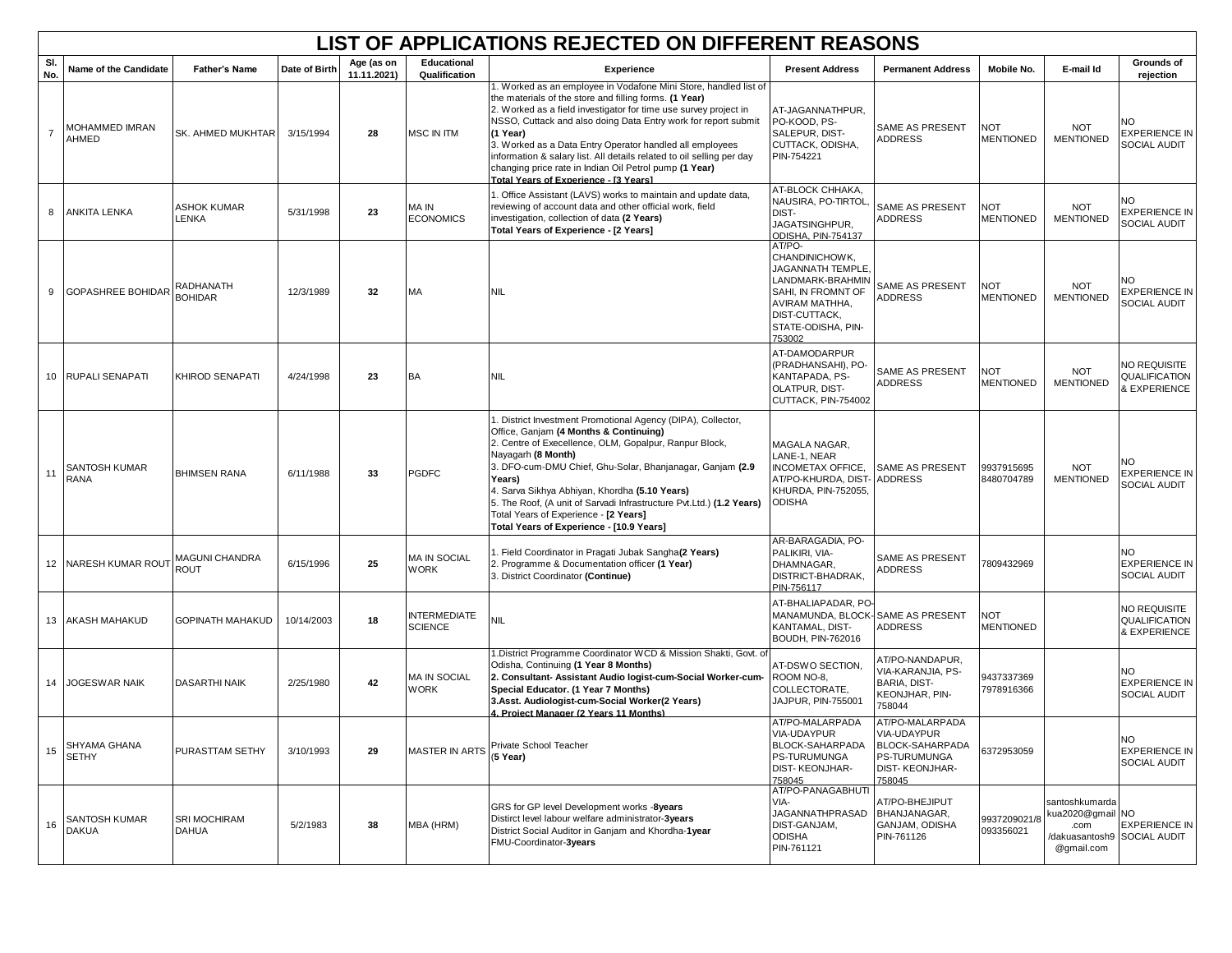|            | LIST OF APPLICATIONS REJECTED ON DIFFERENT REASONS |                                  |               |                                 |                                     |                                                                                                                                                                                                                                                                                                                                                                                                                                                                                                                                                                                                                                                                                                                  |                                                                                                                                      |                                                                                                                                                    |            |                                                               |                                                                                      |  |
|------------|----------------------------------------------------|----------------------------------|---------------|---------------------------------|-------------------------------------|------------------------------------------------------------------------------------------------------------------------------------------------------------------------------------------------------------------------------------------------------------------------------------------------------------------------------------------------------------------------------------------------------------------------------------------------------------------------------------------------------------------------------------------------------------------------------------------------------------------------------------------------------------------------------------------------------------------|--------------------------------------------------------------------------------------------------------------------------------------|----------------------------------------------------------------------------------------------------------------------------------------------------|------------|---------------------------------------------------------------|--------------------------------------------------------------------------------------|--|
| SI.<br>No. | Name of the Candidate                              | <b>Father's Name</b>             | Date of Birth | Age (as on<br>11.11.2021)       | <b>Educational</b><br>Qualification | Experience                                                                                                                                                                                                                                                                                                                                                                                                                                                                                                                                                                                                                                                                                                       | <b>Present Address</b>                                                                                                               | <b>Permanent Address</b>                                                                                                                           | Mobile No. | E-mail Id                                                     | Grounds of<br>rejection                                                              |  |
|            | 17 HARIHAR MOHAPATRA                               | LOKANATH<br><b>MOHAPATRA</b>     | 3/2/1959      | 62 Years 8<br>months 11<br>days | LL.B, LL.M                          | 1. Law Officer in MMTC Ltd. (A Govt. of India Enterprise), SCOPE<br>Complex, Lodhi Road, New Delhi where I was placed as Head<br>(Legal), controlling the entire lega affairs of the company. (33<br>years)<br>2. Out of 33 years (from 1986 to 2019) service in MMTC, for two<br>years (2012 to 2014) I served Nilachal Ispat Nigam Ltd. (NINL) as<br>Chief Vigilance Officer on deputation.                                                                                                                                                                                                                                                                                                                    | House Name:<br>'ARYASISHA"<br>House No. M-7,<br>AT-SAMANTA VIHAR<br>Near KALINGA<br>HOSPITAL SQUARE<br>CHANDRASEKHARPU<br>R. BBSR-17 | House Name:<br>"ARYASISHA"<br>House No. M-7,<br><b>AT-SAMANTA VIHAR</b><br>Near KALINGA<br><b>HOSPITAL SQUARE</b><br>CHANDRASEKHARPU<br>R. BBSR-17 | 9911426633 | hariharmohapatr REJECTED ON<br>a@rediffmail.co GOUNDS OF<br>m | <b>OVERAGE</b>                                                                       |  |
| 18         | KALPANA<br><b>MOHAPATRA</b>                        | SUDHANSHU SEKHAR<br><b>HOTA</b>  | 3/11/1966     | 56                              | <b>M.A., LL.B</b>                   | Member, Delhi High Court Bar Association since 2002, In active<br>profession as an advocate in Delhi Hgih Court & Supreme Court<br>from 2002 to 2019. (17 years)                                                                                                                                                                                                                                                                                                                                                                                                                                                                                                                                                 | House Name:<br>"ARYASISHA"<br>House No. M-7.<br>AT-SAMANTA VIHAR<br>Near KALINGA<br>HOSPITAL SQUARE<br>CHANDRASEKHARPU<br>R. BBSR-17 | House Name:<br>"ARYASISHA"<br>House No. M-7.<br><b>AT-SAMANTA VIHAR</b><br>Near KALINGA<br><b>HOSPITAL SQUARE</b><br>CHANDRASEKHARPU<br>R. BBSR-17 | 9777630688 |                                                               | NO<br><b>EXPERIENCE IN</b><br><b>SOCIAL AUDIT</b>                                    |  |
| 19         | ADITYA PRASAD<br><b>MOHAPATRA</b>                  | AMARENDRA<br><b>MOHAPATRA</b>    | 6/1/1992      | 29                              | CMA (Inter)                         | M.COM (Finance), Accounts Executive - deals accounts managements social audit<br>etc (4 years)                                                                                                                                                                                                                                                                                                                                                                                                                                                                                                                                                                                                                   | AT-MEENA BAZAR,<br><b>MAIN ROAD</b><br>PO/DIST-DHENKANAL<br>ODISHA-759001                                                            | AT-MEENA BAZAR,<br><b>MAIN ROAD</b><br>PO/DIST-DHENKANAL<br>ODISHA-759001                                                                          |            |                                                               | NO.<br><b>EXPERIENCE IN</b><br><b>SOCIAL AUDIT</b>                                   |  |
| 20         | AJAY KUMAR SAHU                                    | <b>BABAJI CHARAN</b><br>SAHU     | 6/15/1979     | 42                              | BBA, MA (Rural<br>Development)      | 1. Dist Marketing Officer in Tribal Dev. Cooperative Coorporation<br>of Odisha Ltd. (TDCCAL) to facilitates the Tribal Community for<br>Marketing MFP/SAP-(3.3 Years)<br>2. VCCM in eVin Project Supported by UNDP-Vaccine Cold Chain<br>Management & Monitoring & Evaluation-(1.7 Years)<br>3. Project Manager in T.I.Project Supported by OSACS/NACO-<br>ensure overall service delivery for Lead Project team, propose<br>M&E report-(9 Month)<br>4. Counseller in Bikalpa Bikash Supported by Alliance India<br>(HIV/AIDS)-(1.10 Years)                                                                                                                                                                      | AT-GOPABANDHU<br>CHOWK<br><b>INFRONT OF</b><br><b>MANDAKINI UP</b><br>SCHOOL, DEOGARH<br>PO/DIST-DEOGARH-<br>768108                  | AT-GOPABANDHU<br><b>CHOWK</b><br><b>INFRONT OF</b><br><b>MANDAKINI UP</b><br>SCHOOL, DEOGARH<br>PO/DIST-DEOGARH-<br>768108                         |            |                                                               | NO.<br><b>EXPERIENCE IN</b><br><b>SOCIAL AUDIT</b>                                   |  |
|            | 21 RAJANIKANTA SAHOO                               | LATE HAREKRUSHNA<br><b>SAHOO</b> | 5/15/1961     | 60                              | M.SC<br>(Anthropology)              | 1. Worked as APD Panchayat in DRDA, Koraput conduct so many<br>social audit at GP Level, Block level supervise the GPs and<br>inspect GPs-(9 Years)<br>2. Worked as District Panchayat Officer in 4 districts i.e.<br>Jagatsinghpur, Koraput, Cuttack and Khordha. Conduct social<br>audit, give training to PRI members at SIRD and district level<br>regarding transparency, accountability, financial management of<br>GPs, improvement of OSR of GPs and advised to the PRI<br>members for implementation of various Govt. scheme like food<br>security/ health/ education/ livelihood/ social security and natural<br>resource management for large interest of rural people and stake<br>holder-(10 vears) | AT-<br>UR PATNA<br>PO-SATAPATANA<br><b>DASPALLA</b><br>DIST-NAYAGARH-<br>752084                                                      | AT-<br>KRUSHNACHANDRAP KRUSHNACHANDRAP<br><b>UR PATNA</b><br>PO-SATAPATANA<br><b>DASPALLA</b><br>DIST-NAYAGARH-<br>752084                          | 9437119215 |                                                               | NO.<br><b>EXPERIENCE IN</b><br><b>SOCIAL AUDIT</b><br>& NO VALID<br><b>DOCUMENTS</b> |  |
| 22         | RAMKRISHNA KISKU                                   | NAYADHANU KISKU                  | 6/20/1992     | 29                              | PG (Commerce)                       | NGO, SPREAD, Koraput, CAN Project under NFSA Social Audit<br>and disable social audit-(2 years)                                                                                                                                                                                                                                                                                                                                                                                                                                                                                                                                                                                                                  | AT-DEULI<br>PO-SHYAMSUNDAR<br>PS-RAIRANGPUR<br>DIST-MAYURBHANJ<br>ODISHA-757050                                                      | AT-DEULI<br>PO-SHYAMSUNDAR<br><b>PS-RAIRANGPUR</b><br><b>DIST-MAYURBHANJ</b><br><b>ODISHA-757050</b>                                               | 8249656367 | kiskukrishna123<br>@gmail.<br>com                             | inadequet<br>experience                                                              |  |
| 23         | PRAVASINI KISHAN                                   | KHATU KISHAN                     | 6/15/1999     | 22                              | B.SC                                | <b>NIL</b>                                                                                                                                                                                                                                                                                                                                                                                                                                                                                                                                                                                                                                                                                                       | AT-DEOGARH (Block<br>Chowk)<br>PO/PS-BONAI GARH<br>DIST-SUNDARGARH-<br>770038                                                        | AT-DEOGARH (Block<br>Chowk)<br>PO/PS-BONAI GARH<br>DIST-SUNDARGARH-<br>770038                                                                      | 9078199958 |                                                               | No valid<br>Qualification and<br>Exeperience in<br>Social Audit                      |  |
|            | 24 BAIJAYANTI KISHAN                               | <b>FRAFFULLA KISHAN</b>          | 6/6/1997      | 24                              | B.A.                                | <b>NIL</b>                                                                                                                                                                                                                                                                                                                                                                                                                                                                                                                                                                                                                                                                                                       | AT-TIKRAPOSH<br>PO-NARENDRA<br>DIST-SUNDARGARH-<br>770038                                                                            | <b>AT-TIKRAPOSH</b><br>PO-NARENDRA<br>DIST-SUNDARGARH-<br>770038                                                                                   | 9078132402 |                                                               | No valid<br>Qualification and<br>Exeperience in<br>Social Audit                      |  |
| 25         | BARSAPRIYA PARIDA                                  | <b>BHANU CHARAN</b><br>PARIDA    | 4/17/1994     | 27                              | G<br>(Biochemistry),<br>B.ED        | 1. NREGA, Ministry of RD, Jaleswarpur GP-(1 Year)<br>2. Pradhan Mantri Gramya Sadak Yojana-(1 Year)                                                                                                                                                                                                                                                                                                                                                                                                                                                                                                                                                                                                              | AT-JALESWARPUR<br>PO-KUANPAL<br>PS-MAHANGA<br>DIST-CUTTACK-<br>754204                                                                | AT-JALESWARPUR<br>O-KUANPAL<br><b>PS-MAHANGA</b><br>DIST-CUTTACK-<br>754204                                                                        |            |                                                               | <b>EXPERIENCE IN</b><br><b>SOCIAL AUDIT</b>                                          |  |
| 26         | SABYASACHI PARIDA                                  | RANJAN KUMAR<br>PARIDA           | 10/24/1995    | 26                              | M.Sc (Agriculture)                  | . Production Trainee in seed works Int.Pvt.Ltd., Hybrid rice seed<br>production-(2 years)<br>2.Agriculture Production Cluster (ACP) in CYSD as agriculture<br>expert-(2 Months)                                                                                                                                                                                                                                                                                                                                                                                                                                                                                                                                  | PLOT NO-420/2537,<br>KANTILO,<br>SUNDARPADA, BBSR<br>751002                                                                          | AT-RAJGARH, PO-<br>MAHAKALPARA<br>DIST-KENDRAPARA,<br><b>ODISHA</b><br>PIN-754224                                                                  |            |                                                               | <b>NO</b><br><b>EXPERIENCE IN</b><br>SOCIAL AUDIT                                    |  |
| 27         | PRADEEP KUMAR<br>SAHOO                             | DEBENDRA NATH<br>SAHOO           | 6/30/1982     | 39                              | MBA, M.COM,<br>C.A.(Inter)          | . Executive Finance & Accounts-Mayfair Hotels & Resorts Ltd.-<br>$(2.6$ Years)<br>2. Sr. Executive Finance & Accounts - Fullrack Computers &<br>Infotech Systems-(2.11 Years)<br>3. Finance Officer-OTELP, Nabarangapur-(9.9 Years)<br>4. Finance-cum-Logistic Consultant-NttM, Kalahandi-(3 Months)                                                                                                                                                                                                                                                                                                                                                                                                             | C/O-G.RUNI KUMARI<br><b>ICCHAPUTI GUDU</b><br><b>NEAR SATYA SAI</b><br>TEMPLE<br>NABARANGAPUR-<br>764059                             | MIG-I-25,<br>PRIYADARSHINI<br>VIHAR, NEAR INCOME<br><b>TAX OFFICE,</b><br>AMBAPUA.<br>BERHAMPUR-760010                                             |            |                                                               | <b>NO</b><br><b>EXPERIENCE IN</b><br>SOCIAL AUDIT                                    |  |